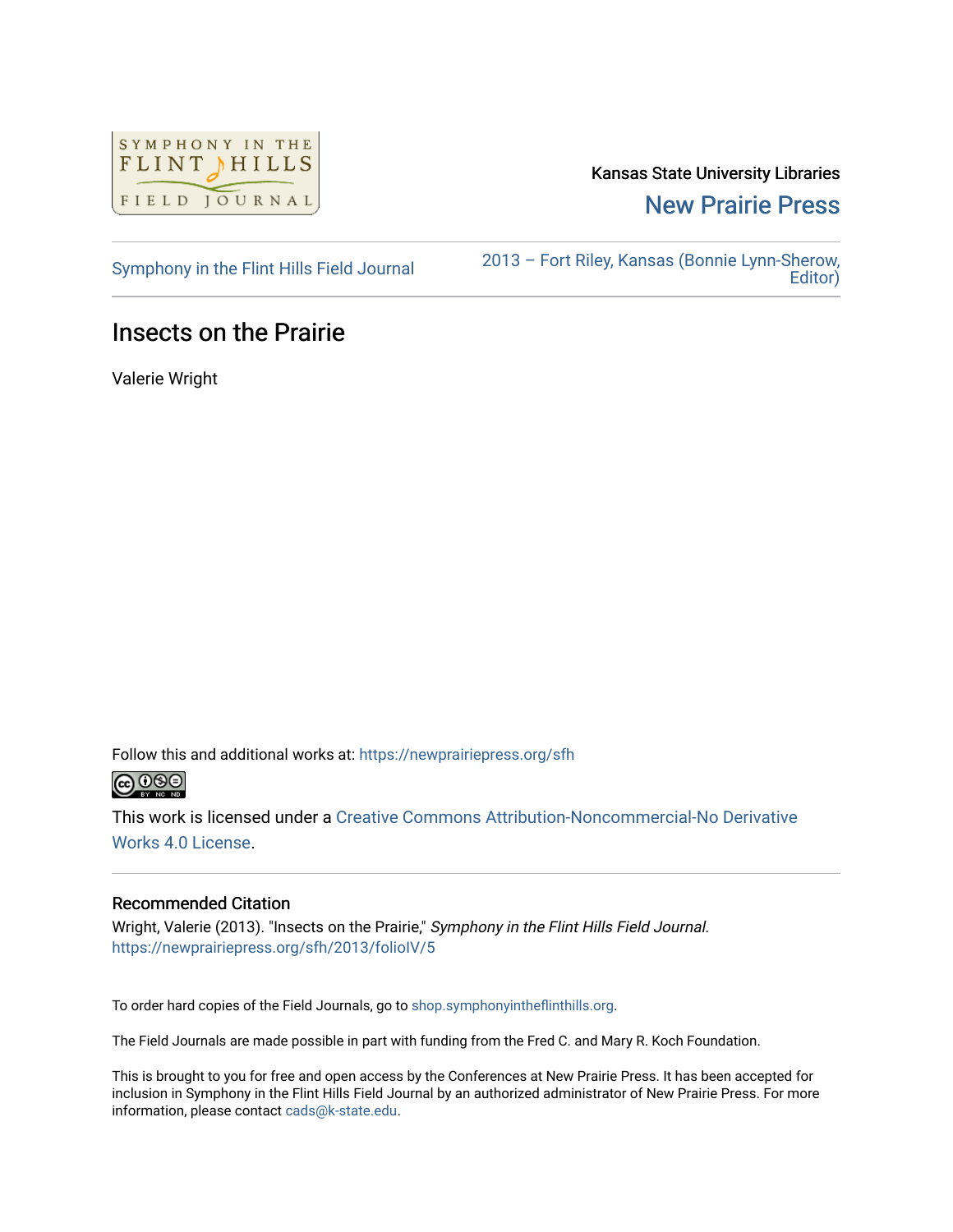# Insects on the Prairie

Insects make up about ninety percent of the animals on earth. They live above and below ground and are found flying at high altitudes or living in water, soil, plant, or animal tissue– literally filling every niche possible for life.

The short life cycles and high reproductive rates of insects translate into more rapid evolutionary change (selection), which allows them to adapt to innumerable microhabitats. Their small size and ability to move give them advantages over plants. Like all animals, they have specific behaviors and can communicate with one another through sound, movement, chemicals, touch, color, and other means. The ability to fly allows many insects to spread over large areas. Some, like the monarch butterfly, migrate long distances. About sixty-five percent of above-

ground insects are plant feeders. If you

know the host plant, nesting habits, territorial behavior, season of abundance, sound, or call, you can probably find the insect. Plants have associations with certain insects. Even toxic plants, like poison ivy, have insect pests, although fewer than non-toxic ones. Plants have evolved toxic chemicals to prevent damage by grazing animals, such as insects. Other plants have dense hairs, spines, sticky juices, waxes, and other mechanical means to keep insects away.

Insects are considered pests when they inconvenience human beings, directly or indirectly, by carrying



*Crayon Drawings by Robert Cotton* Insects in Kansas, Report of the Kansas State Board of Agriculture*, June 1943*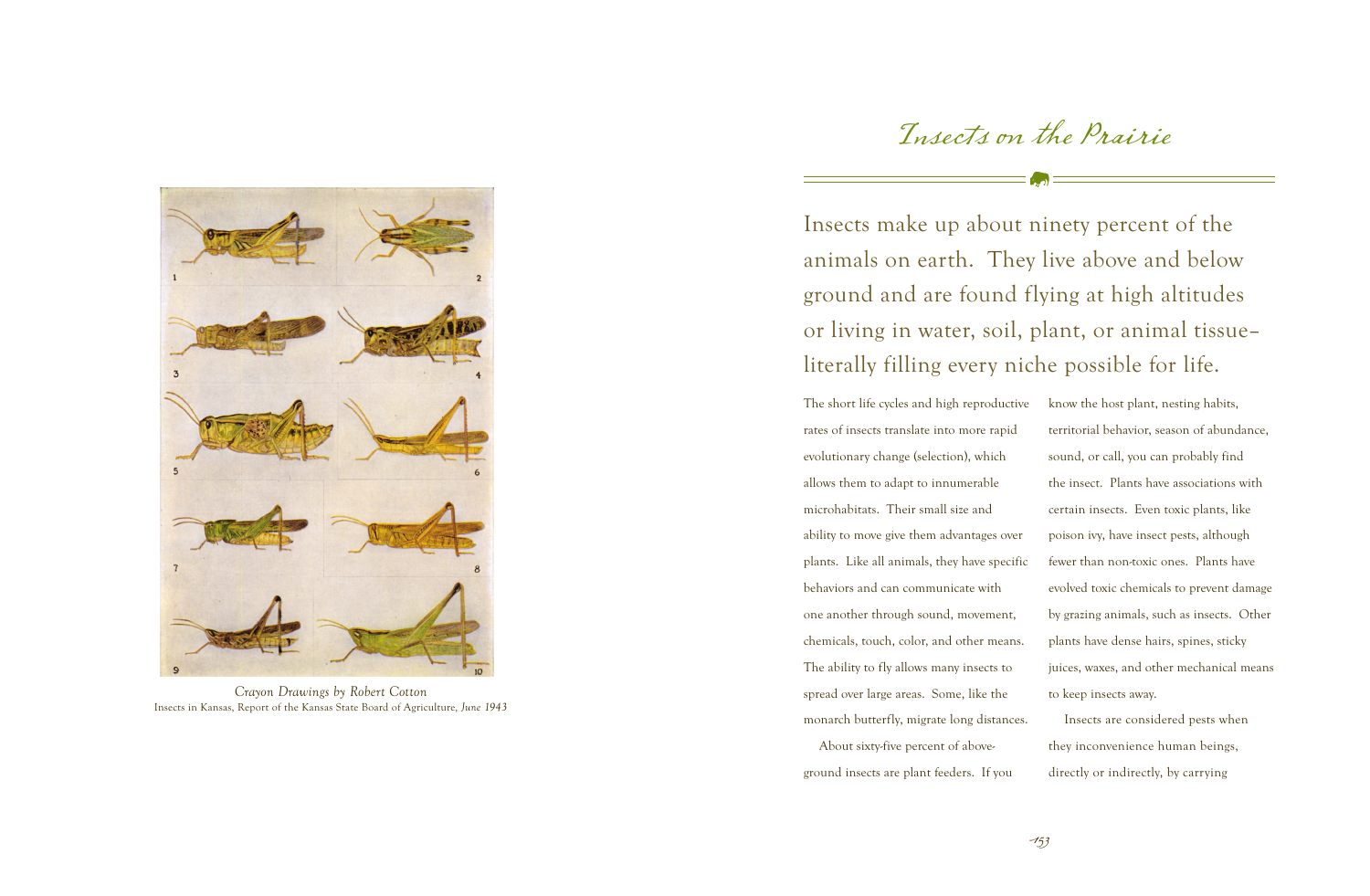disease or damaging crops. Most insect populations found in unmanaged systems (as opposed to systems maintained by man) are responsive to their environment. An outbreak of a population of insects usually occurs because of environmental changes, like weather or the unusual or sudden availability of resources.

Insects dominate the prairie in numbers, species, diversity of habitat, and impact. They play many roles besides consumer of plant materials. There are predators, parasites, pollinators, decomposers, and scavengers. Some of the plant feeders are generalists, other are specialists. Whatever their role, most insects provide highly nutritious food sources for others. The following are two examples of important insects you are likely to encounter on the prairie.

### **GRASSHOPPERS**

Among the plant feeders on the prairie, grasshoppers have the greatest above-ground biomass, especially late

in the season, and can be found in population densities of up to ten per square meter. They are among the most important grazers on the prairie, ingesting two percent or more of the primary production and clipping or dropping another eight percent. The plant parts that fall to the ground are important for litter-feeding insects and others in the food chain. We see little visible damage in the true prairie, but grasshoppers can inflict heavy damage to commercial crops. There are more than one hundred species of grasshoppers in Kansas, most of which are not unique to the prairie. Considering that there are more than sixty species of grasses, the diversity in grasshoppers is much greater. Although there are many different species of grasshoppers, they are not necessarily in competition for the same resources. The slant-faced grasshopper is notable for having no "chin." The

pointed head and unique antennae set them apart, as does their preference

for feeding only on grass. You won't find them in crop fields or on the forbs or wildflowers of the prairie. Their true habitat is prairie and pasture. Other hoppers are grouped by a simple external character, a knob or spur between the first pair of legs. Next time you catch a grasshopper, have a look. Often the "spur" is visible with the naked eye. This group has the most species that are crop and garden pests.

Only three species of grasshoppers are thought to have evolved with the prairie. Others moved in to take advantage of the resources here. One of the more unique species is the small, silvery-green sagewort grasshopper that feeds exclusively on Louisiana sagewort, *Artemesia ludoviciana*, and so closely matches the color of the foliage that it is nearly invisible. This plant has many mechanisms to keep grazers away. No other grasshopper can survive on it.

The life cycle of grasshoppers, from egg to adult, is considered an "incomplete" metamorphosis, that is, changes in

immatures, or nymphs, are seen only as gradual growth from a little grasshopper to a big one. Although there are no major changes of form, the nymphs do molt as they grow, as all insects must. You can find the cast skins hanging under leaves, especially from the last molt to adult. There is no chrysalis or pupa as in butterflies and beetles. Most adults have fully developed wings, which no other stage has. The front pair of wings is generally stiff and dull in color, while the second pair is folded beneath it like a fan. Coloration on these hind wings has evolved to avoid predators, especially in the group called "bandwinged grasshoppers." A flash of color is visible when the wings are open in flight, making the grasshopper look larger and different than it does when sitting still. The predator looks for the large, colorful insect, while the camouflage coloration of the closed wings and a freeze in motion allows the grasshopper to go unnoticed. Try to find one after they fly and you'll see what I mean.